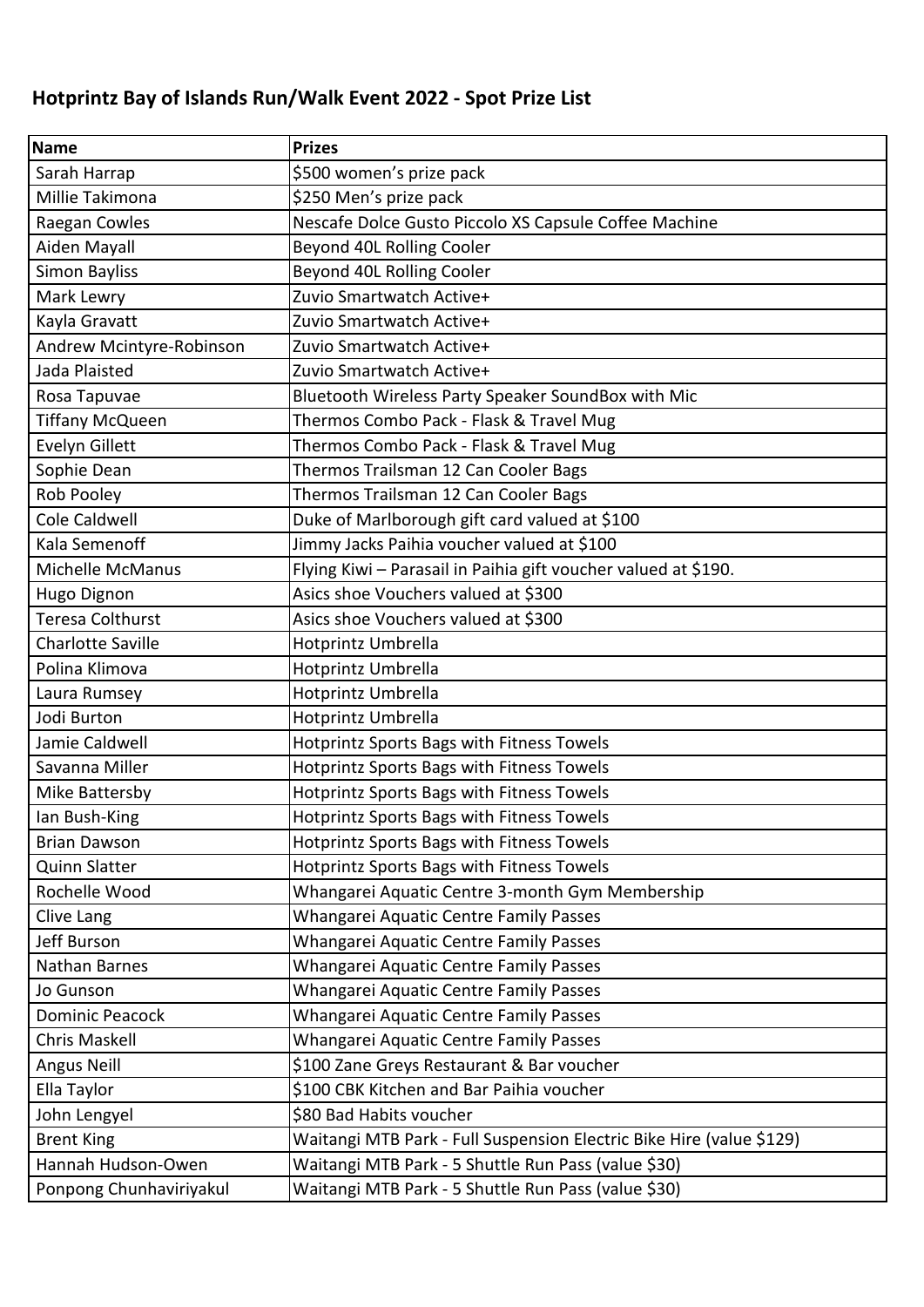| Karen Hedges         | Waitangi Treaty Grounds - Family pass (2 Adults & 2 Children)           |
|----------------------|-------------------------------------------------------------------------|
| Paul Spooner         | Scenic Hotel - 1 night's accommodation stay and breakfast for 2 people. |
| Clint Smeath         | \$100 Whangarei Gourmet Meats                                           |
| Missy Hampson        | \$100 Whangarei Gourmet Meats                                           |
| <b>Martin Harrap</b> | \$100 Whangarei Gourmet Meats                                           |
| Kevin McBeth         | Explore Bay of Islands - \$270 Double pass for 2 adults to              |
|                      | "Discover the Bay - Hole in the Rock Cruise"                            |
| Lucy Houtas          | Salt Air Tours - Hole in the Rock Scenic Flight tour for one            |
|                      | person valued at \$260.                                                 |